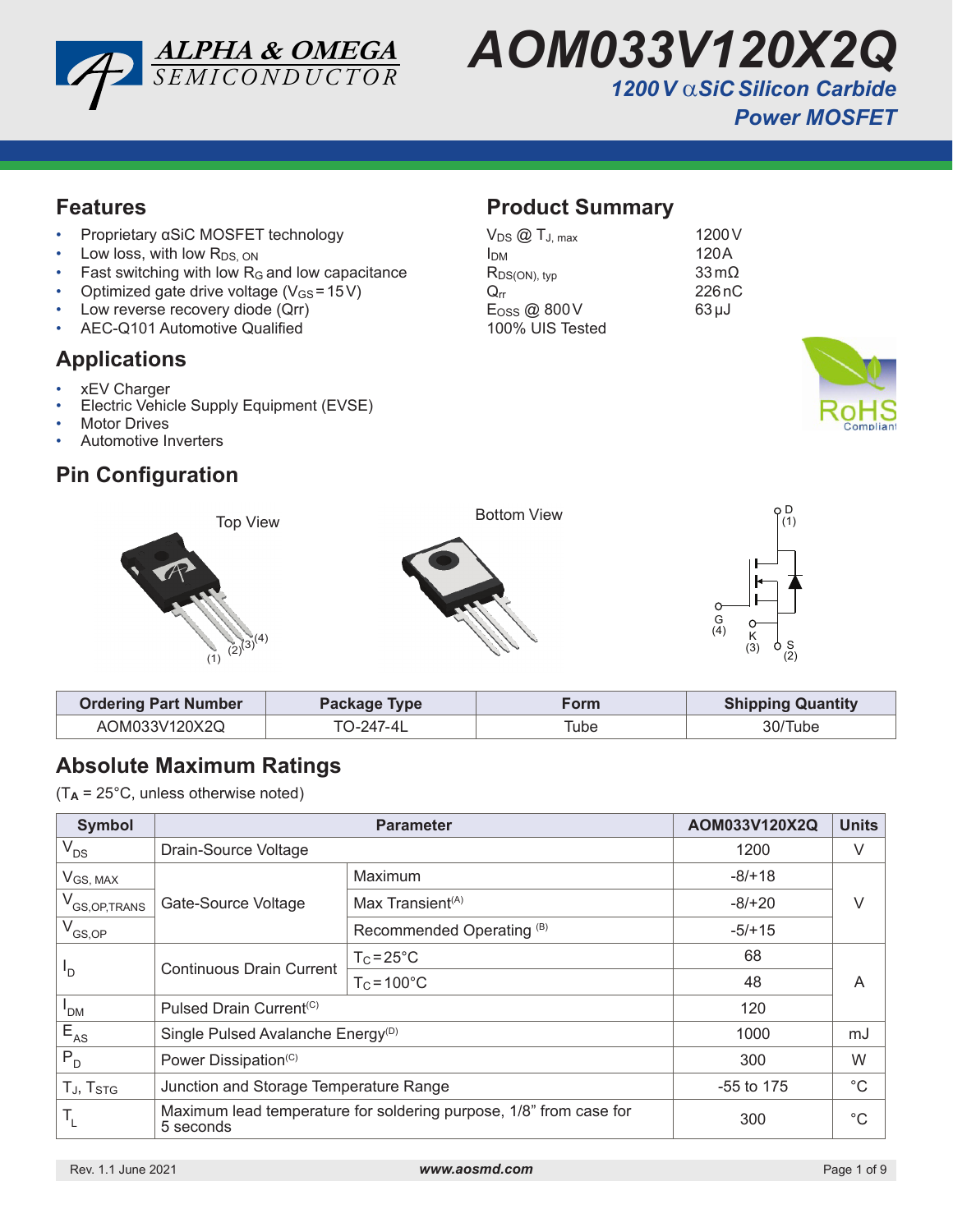

### **Thermal Characteristics**

| Symbol         | <b>Parameter</b>                               | AOM033V120X2Q | <b>Units</b>  |
|----------------|------------------------------------------------|---------------|---------------|
| Reja           | ' Maximum Junction-to-Ambient <sup>(E,F)</sup> | 40            | $\degree$ C/W |
| $R_{\theta$ JC | Maximum Junction-to-Case (G)                   | 0.5           | $\degree$ C/W |

#### **Electrical Characteristics**

(T**A** = 25°C, unless otherwise noted)

| <b>Symbol</b>                               | <b>Parameter</b>                   | <b>Conditions</b>                                                         |                      | Min  | <b>Typ</b>     | <b>Max</b> | <b>Units</b> |
|---------------------------------------------|------------------------------------|---------------------------------------------------------------------------|----------------------|------|----------------|------------|--------------|
| <b>STATIC PARAMETERS</b>                    |                                    |                                                                           |                      |      |                |            |              |
|                                             | Drain-Source Breakdown Voltage     | $I_D = 250 \,\mu A$ , $V_{GS} = 0 V$ , $T_J = 25^{\circ}C$                |                      | 1200 |                |            | $\vee$       |
| <b>BV<sub>DSS</sub></b>                     |                                    | $I_D = 250 \mu A$ , $V_{GS} = 0 V$ , $T_J = 150^{\circ}C$                 |                      |      | 1200           |            |              |
| <b>DSS</b>                                  | Zero Gate Voltage Drain Current    | $V_{DS}$ = 1200 V, $V_{GS}$ = 0 V, T <sub>J</sub> = 25 $^{\circ}$ C       |                      |      |                | 100        | μA           |
| l <sub>GSS</sub>                            | Gate-Body Leakage Current          | $V_{DS} = 0 V$ , $V_{GS} = +15/-5 V$                                      |                      |      |                | ±100       | nA           |
| $\overline{V}_{GS(th)}$                     | <b>Gate Threshold Voltage</b>      | $V_{DS} = V_{GS}$ , $I_D = 17.5$ mA                                       |                      |      | 2.8            |            | $\vee$       |
|                                             | Static Drain-Source On-Resistance  |                                                                           | $T_J = 25^{\circ}C$  |      | 33             | 43         | $m\Omega$    |
| $R_{DS(ON)}$                                |                                    | $V_{GS} = 15 V$ , $I_D = 20 A$                                            | $T_J = 150^{\circ}C$ |      | 45             |            |              |
| $g_{\rm FS}$                                | <b>Forward Transconductance</b>    | $V_{DS} = 20 V$ , $I_D = 20 A$                                            |                      |      | 15             | ÷,         | $\mathbf S$  |
| $V_{SD}$                                    | Diode Forward Voltage              | $I_S = 17.5A$ , $V_{GS} = -5V$                                            |                      |      | $\overline{4}$ | 5          | $\vee$       |
| <b>DYNAMIC</b>                              |                                    |                                                                           |                      |      |                |            |              |
| $\overline{C}_{\text{iss}}$                 | Input Capacitance                  |                                                                           |                      |      | 2908           |            | pF           |
| $\overline{C}_{\underline{oss}}$            | <b>Output Capacitance</b>          |                                                                           |                      | 128  |                | pF         |              |
| $\overline{C}_{\underline{rss}}$            | Reverse Transfer Capacitance       | $V_{GS} = 0 V$ , $V_{DS} = 800 V$ , f = 1 MHz                             |                      |      | 9.9            |            | pF           |
| $E_{\underline{oss}}$                       | <b>Coss Stored Energy</b>          |                                                                           |                      | 63   |                | μJ         |              |
| $R_{G}$                                     | <b>Gate Resistance</b>             | $f = 1 MHz$                                                               |                      | 1.7  |                | Ω          |              |
| <b>SWITCHING</b>                            |                                    |                                                                           |                      |      |                |            |              |
| $\overline{Q}_{\underline{g}}$              | <b>Total Gate Charge</b>           |                                                                           |                      |      | 104            |            | nC           |
| $\overline{\mathsf{Q}}_{\mathsf{gs}}$       | Gate Source Charge                 | $V_{GS} = -5/+15 V$ , $V_{DS} = 800 V$ ,<br>$I_D = 20A$ , $I_{GS} = 50mA$ |                      |      | 37             |            | nC           |
| $\overline{Q}_{\underline{gd}}$             | Gate Drain Charge                  |                                                                           |                      |      | 32             |            | nC           |
| $\bar{t}_{\underline{d}(on)}$               | Turn-On Delay Time                 |                                                                           |                      |      | 13.3           |            | ns           |
| $t_r$                                       | Turn-On Rise Time                  | $V_{GS} = -5 V/ + 15 V$ , $V_{DS} = 800 V$ ,                              |                      |      | 15.4           |            | ns           |
| $\bar{t}_{\underline{d(\text{off})}}$       | Turn-Off Delay Time                |                                                                           |                      |      | 15.3           |            | ns           |
| $t_{\rm f}$                                 | <b>Turn-Off Fall Time</b>          | $I_D = 40A$ , $R_G = 2\Omega$                                             |                      |      | 5.1            |            | ns           |
| $\overline{E}_{\underline{on}}$             | Turn-On Energy                     | $L = 60 \mu H$                                                            |                      |      | 297            |            | μJ           |
| $\mathsf{E}_{\mathsf{off}}$                 | <b>Turn-Off Energy</b>             | FWD: AOM033V120X2Q                                                        |                      |      | 40             |            | μJ           |
| $E_{\underline{\underline{\mathrm{tot}}}}$  | <b>Total Switching Energy</b>      |                                                                           |                      |      | 337            |            | μJ           |
| $t_{rr}$                                    | Body Diode Reverse Recovery Time   |                                                                           |                      |      | 48             |            | ns           |
| $\mathsf{I}_{\mathsf{rm}}$                  | Peak Reverse Recovery Current      | $I_F = 20A$ , dl/dt = 1500A/us,<br>$V_{GS} = -5V V_{DS} = 800V$           |                      |      | 13             |            | A            |
| $\overline{Q}_{\underline{r}\underline{r}}$ | Body Diode Reverse Recovery Charge |                                                                           |                      |      | 226            |            | nC           |

#### **Notes:**

A.  $t_{pulse}$  < 1 µs,  $f > 1$  Hz

B. Device can be operated at VGS=0/15V. Actual operating VGS will depend on application specifics such as parasitic inductance and dV/dt but should not exceed maximum ratings.

C. The power dissipation  $\mathsf{P}_\mathsf{D}$  is based on  $\mathsf{T}_\mathsf{J(MAX)}$ =175°C, using junctionto-case thermal resistance, and is more useful in setting the upper dissipation limit for cases where additional heatsinking is used.

D. L=5mH, I<sub>AS</sub>=20A, R<sub>G</sub>=25 Ω, Starting T<sub>J</sub>=25°C.

E. The value of  $R<sub>θJA</sub>$  is measured with the device in a still air environment with  $T_A = 25^{\circ}$ C.

F. The R<sub>θJA</sub> is the sum of the thermal impedance from junction to case R<sub>θJC</sub> and case to ambient.

 $G$ . The value of R<sub>θJC</sub> is measured with the device mounted to a large heat-<br>sink, assuming a maximum junction temperature of Tآررامین = 175°C.

H. The static characteristics in Figures 1 to 8 are obtained using <300ms pulses, duty cycle 0.5% max.

I. These curves are based on R<sub>θJC</sub> which is measured with the device<br>mounted to a large heatsink, assuming a maximum junction temperature of  $T_{J(MAX)} = 175^{\circ}$ C. The SOA curve provides a single pulse rating.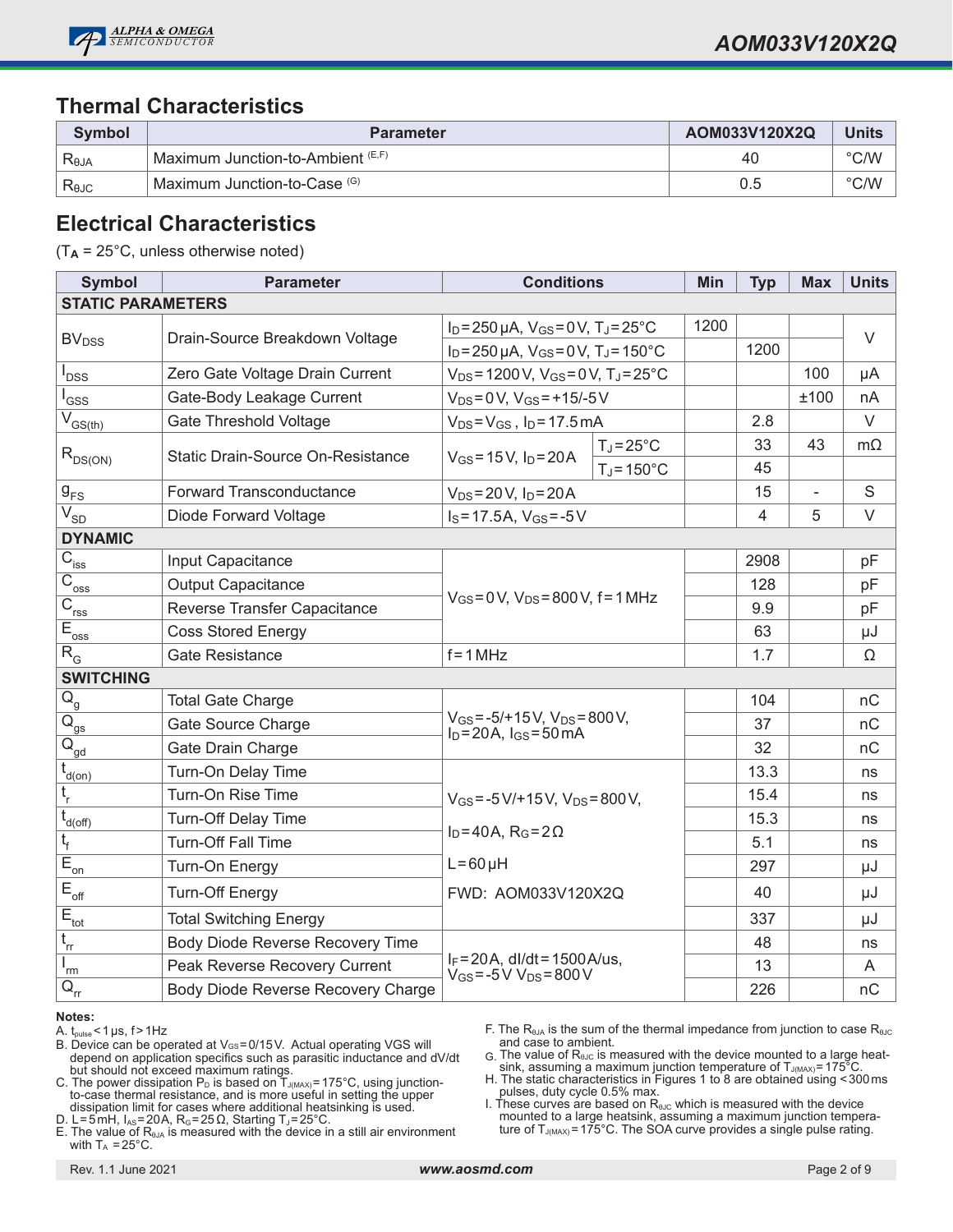



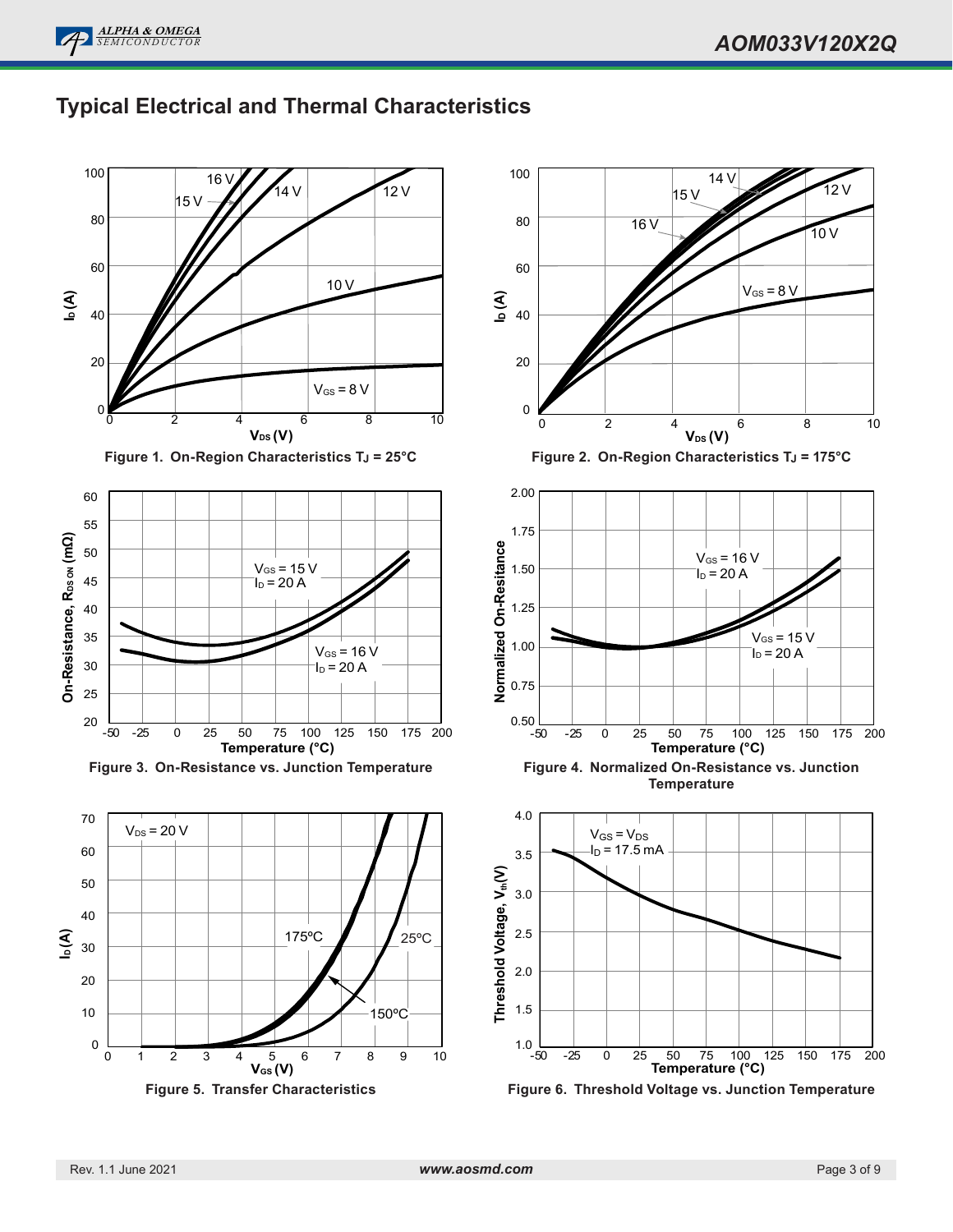

## **Typical Electrical and Thermal Characteristics** *(Continued)*



**Figure 11. Coss Stored Energy**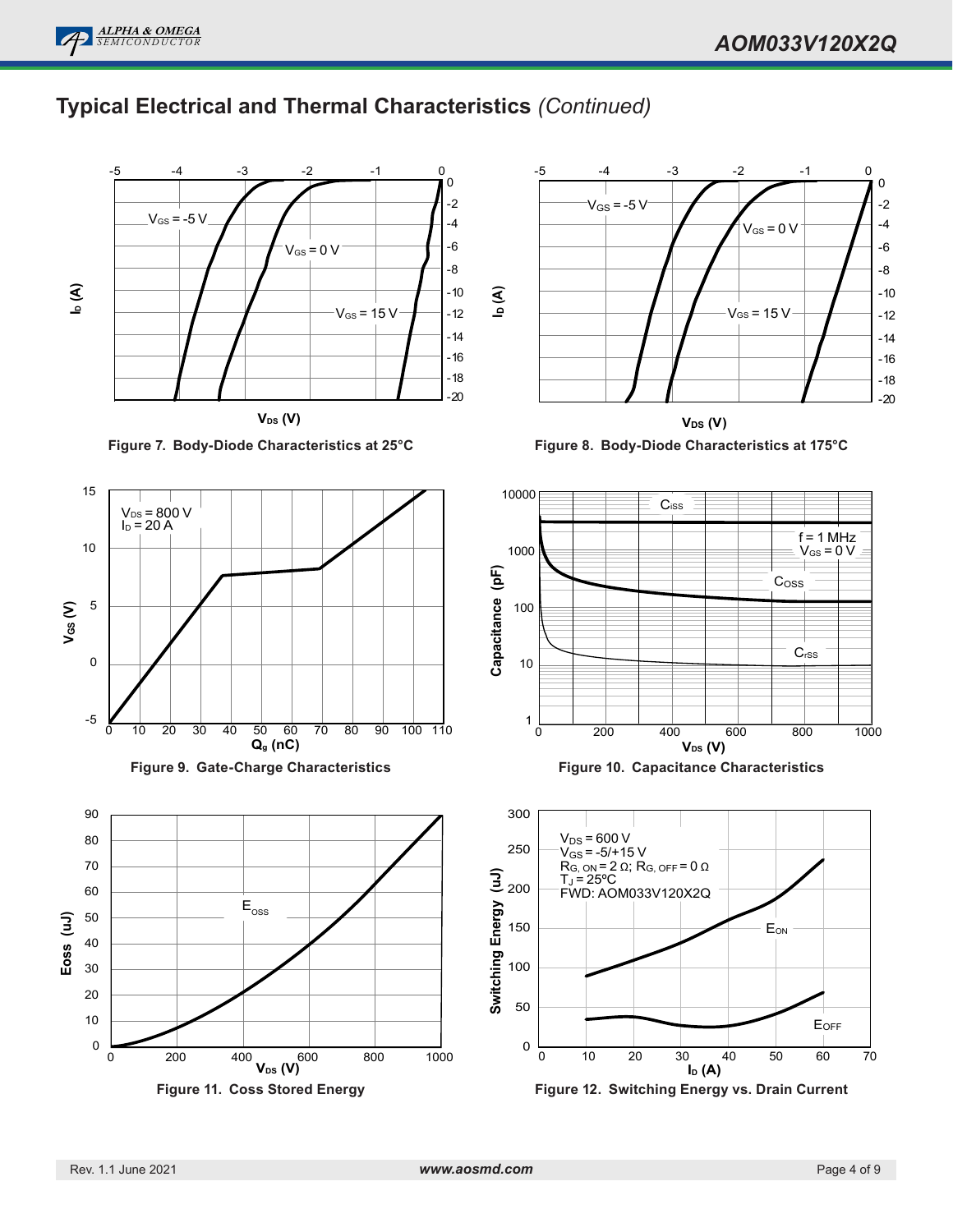## **Typical Electrical and Thermal Characteristics** *(Continued)*



**Figure 13. Switching Energy vs. Drain Current**



**Figure 15. Power Derating vs. Case Termperature (Note I)**



**Figure 17. Maximum Forward Biased Safe Operating (Note I)**



**Figure 16. Current Derating vs. Case Temperature (Note I)**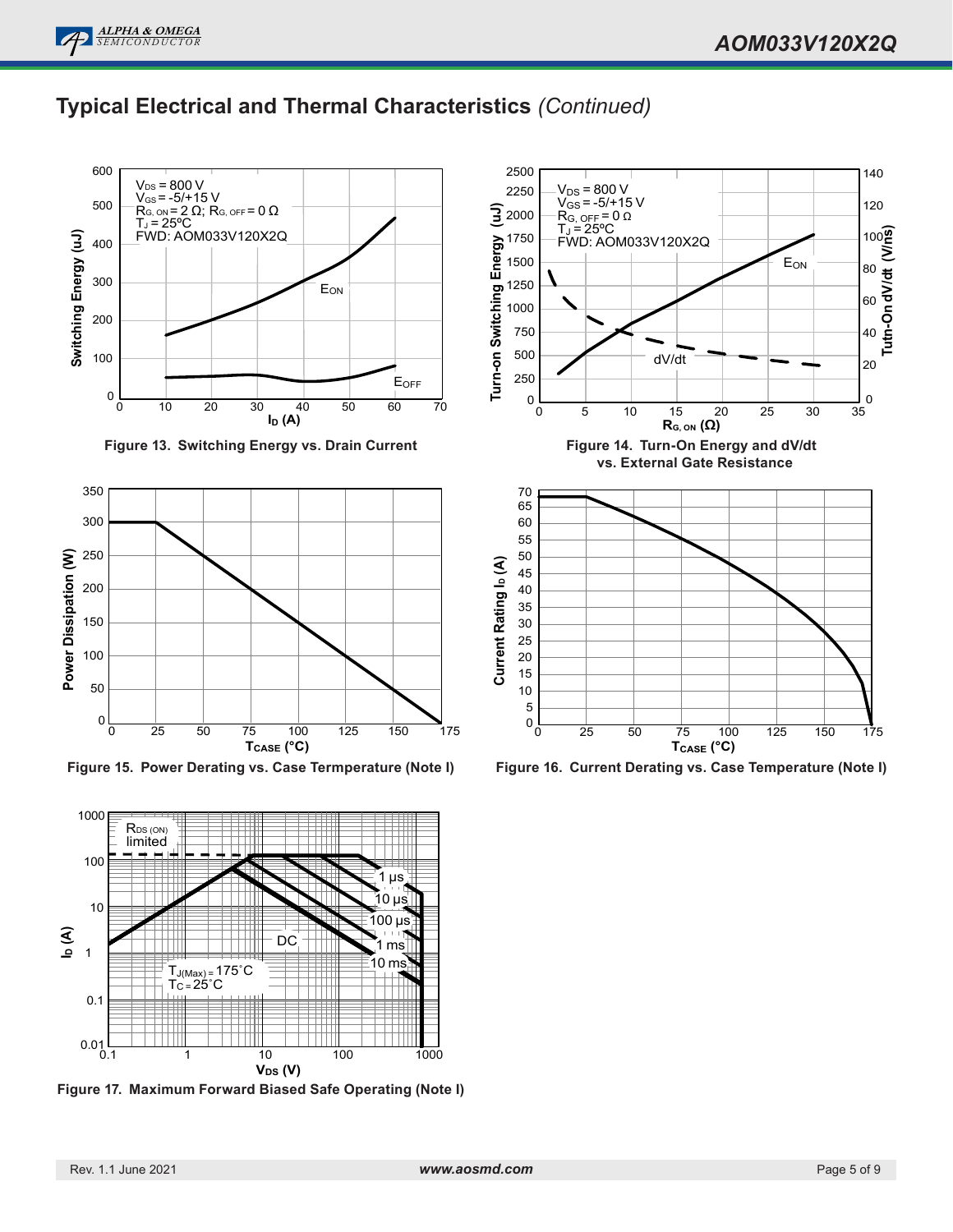

## **Typical Electrical and Thermal Characteristics** *(Continued)*



**Figure 18. Normalized Maximum Transient Thermal Impedance for AOM033V120X2Q (Note I)**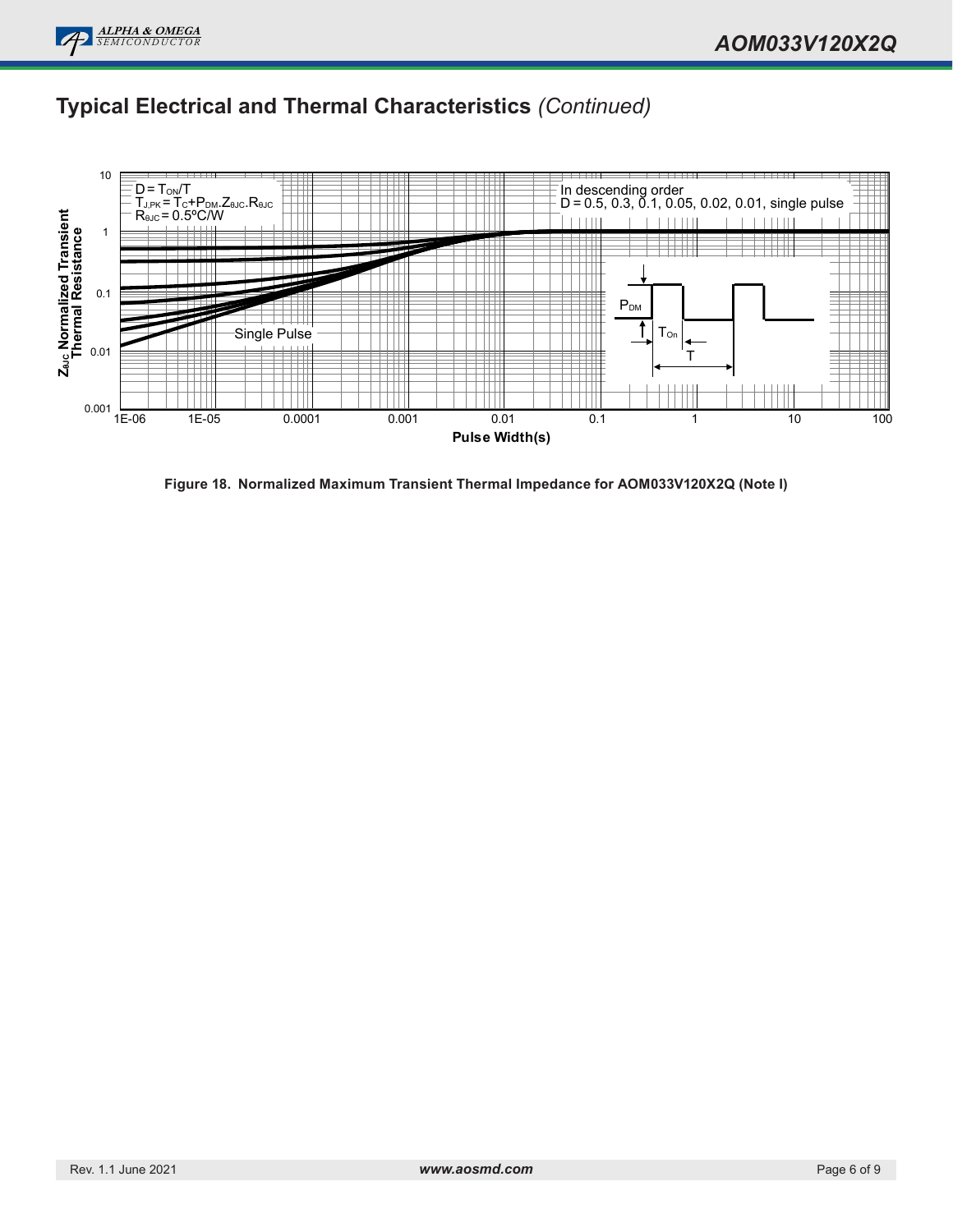

## **Test Circuits and Waveforms**



**Figure 19. Gate Charge Test Circuits and Waveforms**



**Figure 20. Inductive Switching Test Circuit and Waveforms**



**Figure 21. Unclamped Inductive Switching (UIS) Test Circuit and Waveforms**



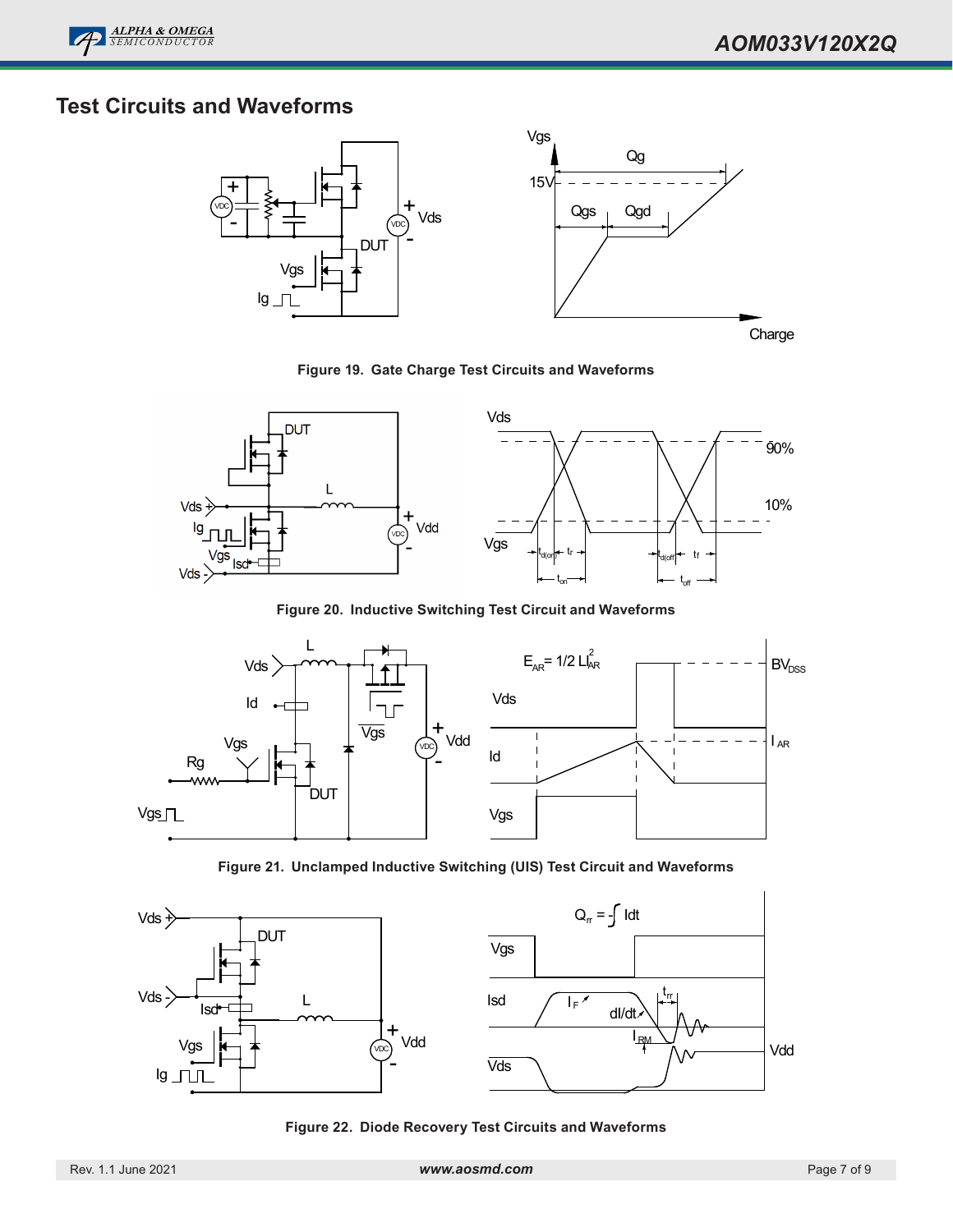# Package Dimensions, TO-247-4L

**ALPHA & OMEGA** *SEMICONDUCTOR*

E E3  $\bigcirc$  $\bigcirc$  $\circ$  $\Xi$  $\mathbf{\Omega}$  $\bigcirc$ L1  $b1$ Le1 b





### TOP VIEW SIDE VIEW BOTTOM VIEW



SIDE VIEW



RECOMMENDED THROUGH HOLES FOR LAND PATTERN

#### NOTE:

- 1. CONTROLLED DIMENSIONS ARE IN MILLIMETERS.
- 2. THIS IS AN ENGINEERING DRAFT FOR REVIEW. AOS CONFIDENTIAL.

|                |         | DIM. IN MM |       | DIM. IN INCH |           |       |
|----------------|---------|------------|-------|--------------|-----------|-------|
| <b>SYMBOLS</b> | MIN.    | NOM.       | MAX.  | MIN.         | NOM.      | MAX.  |
| A              | 4.90    | 5.00       | 5.10  | 0.193        | 0.197     | 0.201 |
| A1             | 2.32    | 2.42       | 2.52  | 0.091        | 0.095     | 0.099 |
| A <sub>2</sub> | 1.90    | 2.00       | 2.10  | 0.075        | 0.079     | 0.083 |
| b              | 1.17    | 1.22       | 1.27  | 0.046        | 0.048     | 0.050 |
| b1             | 1.20    | 1.30       | 1.40  | 0.047        | 0.051     | 0.055 |
| b <sub>2</sub> | 1.31    | 1.41       | 1.51  | 0.052        | 0.056     | 0.059 |
| b3             | 2.45    | 2.65       | 2.85  | 0.096        | 0.104     | 0.112 |
| b4             | 1.31    | 1.41       | 1.51  | 0.052        | 0.056     | 0.059 |
| b5             | 2.45    | 2.65       | 2.85  | 0.096        | 0.104     | 0.112 |
| C              | 0.57    | 0.62       | 0.67  | 0.022        | 0.024     | 0.026 |
| D              | 20.80   | 20.95      | 21.10 | 0.819        | 0.825     | 0.831 |
| D1             | 16.25   | 16.55      | 16.85 | 0.640        | 0.652     | 0.663 |
| D <sub>2</sub> | 1.00    | 1.15       | 1.30  | 0.039        | 0.045     | 0.051 |
| E              | 15.77   | 15.92      | 16.07 | 0.621        | 0.627     | 0.632 |
| E <sub>1</sub> | 13.43   | 13.63      | 13.83 | 0.529        | 0.536     | 0.544 |
| E <sub>2</sub> | 4.29    | 4.39       | 4.49  | 0.169        | 0.173     | 0.177 |
| E <sub>3</sub> | 1.70    | 1.80       | 1.90  | 0.067        | 0.071     | 0.075 |
| e              |         | 2.54BSC    |       |              | 0.1000BSC |       |
| e1             | 5.08BSC |            |       | 0.2000BSC    |           |       |
| N              | 4       |            |       | 4            |           |       |
| L              | 19.82   | 20.02      | 20.22 | 0.780        | 0.788     | 0.796 |
| L1             | 4.01    | 4.21       | 4.41  | 0.158        | 0.166     | 0.174 |
| P              | 3.50    | 3.60       | 3.70  | 0.138        | 0.142     | 0.146 |
| P1             | 7.00    | 7.20       | 7.40  | 0.276        | 0.283     | 0.291 |
| Q              | 5.65    | 5.75       | 5.85  | 0.222        | 0.226     | 0.230 |
| S              | 6.07    | 6.17       | 6.27  | 0.239        | 0.243     | 0.247 |